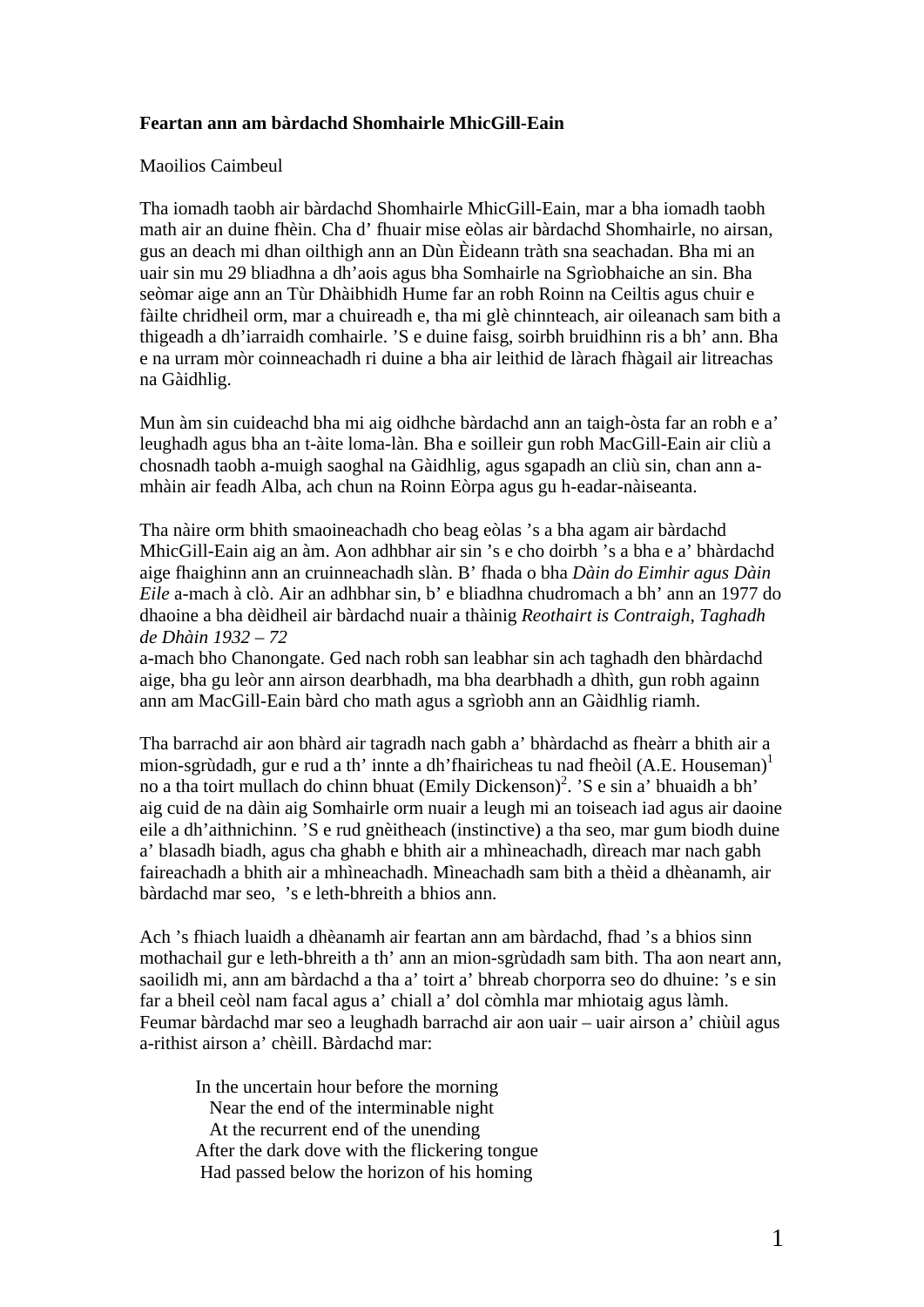While the dead leaves rattled on like tin Over the asphalt where no other sound was Between three districts whence the smoke arose I met one walking……………………..  $(T.S.~Eliot, Four~Quartets, Little Gidding  $\mathbb{H}^3$ )$ 

agus bho *Dàin do Eimhir*

Bodhar, neo-shuaimhneach, am feirg, àmhghar an cridhe na mòrachd, binneas ceòl camhanaich nan eun, òg mhadainn ceòl Bheethoven (Dàn XXII)

Tha bàrdachd a tha toirt a' bhreab chorporra do dhuine buailteach a bhith le ceòl nam briathran agus a' chiall ag èirigh mar aon anail. Tha fios againn sa bhad gur e fìor bhàrdachd a th' innte a tha toirt a' phlosgaidh sin dhuinn.

Thug, ma-thà, a' bhàrdachd buaidh orm an uair sin agus thug i buaidh a-rithist orm nuair a thòisich mi ga rannsachadh gu mionaideach airson a' phròiseict 'Eadar an Saoghal 's a' Bhiothbhuan'† . Aon nì a bhuail orm gu làidir 's e an neart a th' anns a' chiad chlò-bhualadh de na dàin a thàinig a-mach anns a' bhliadhna 1943. Tha an leabhar sin mar bheithir-theine.

Chan eil am moladh a tha Seumas Heaney a' toirt do *Dhàin do Eimhir* ceàrr idir nuair a tha e gan coimeas ris na dàin gaoil as fheàrr ann an litreachas na h-Eòrpa<sup>4</sup>. Ged a tha dàin ghaoil air leth cumhachdach ann an litreachas na Beurla agus Lallans – tha mi smaoineachadh air Burns, Marvell, Donne, Byron agus Hardy – cho fad 's is fiosrach leam chan eil *sreath* dhàn air gaol ann a tha nas cumhaichaiche na *Dàin do Eimhir* ach na sonaidean aig Shakespeare. Agus nuair a tha sgrùdaire cho lèirsinneach ri Heaney gan coimeas ris na dàin aig Dante do Bheatrice<sup>5</sup>, s e moladh sònraichte a tha sin.

† Chuir Uarras Shomhairle pròiseact air bhonn ann an 2006/7 far am bi ceòl air a chur ri cuid de bhàrdachd Shomhairle. Tha neach-ciùil ag obair le sgoilearan à Sgoil Chiùil na Gàidhealtachd anns a' Phloc airson seo a choileanadh agus cuideachd chaidh luchd-ciùil aithnaichte a bharantachadh airson ceòl ùr a sgrìobhadh, nam measg Màiri Anna NicUalraig, Blàir Dùghlas agus John Spillane. Bidh na pìosan ciùil ùr air am foillseachadh aig sia consairtean air feadh na Gàidhealtachd san Òg-mhìos, 2007.

Thuirt mi gur e aon adhbhar air cho beag eòlas agus a bha agam air bàrdachd MhicGill-Eain nam òige nach robh i ri faotainn anns na bùithtean leabhraichean. Ach bha adhbharan eile ann agus tha e ùidheil agus na fhosgladh sùla beachd a ghabhail air carson nach robh barrachd eòlais aig daoine 'air an t-sràid' no gu dearbha, air a' chroit air bàrdachd Shomhairle. Ged a thàinig an leabhar *Dàin do Eimhir agus Dàin eile*, a-mach ann an 1943, 's e glè bheag de na Gàidheil a bha fiosrach air a' bhàrdachd a

bha ann – na sgoilearan gun teagamh, bha fios acasan, ach na daoine air an tuath 's e glè bheag de dh'eòlas a bh' aca oirre, ma chuala iad idir mu deidhinn.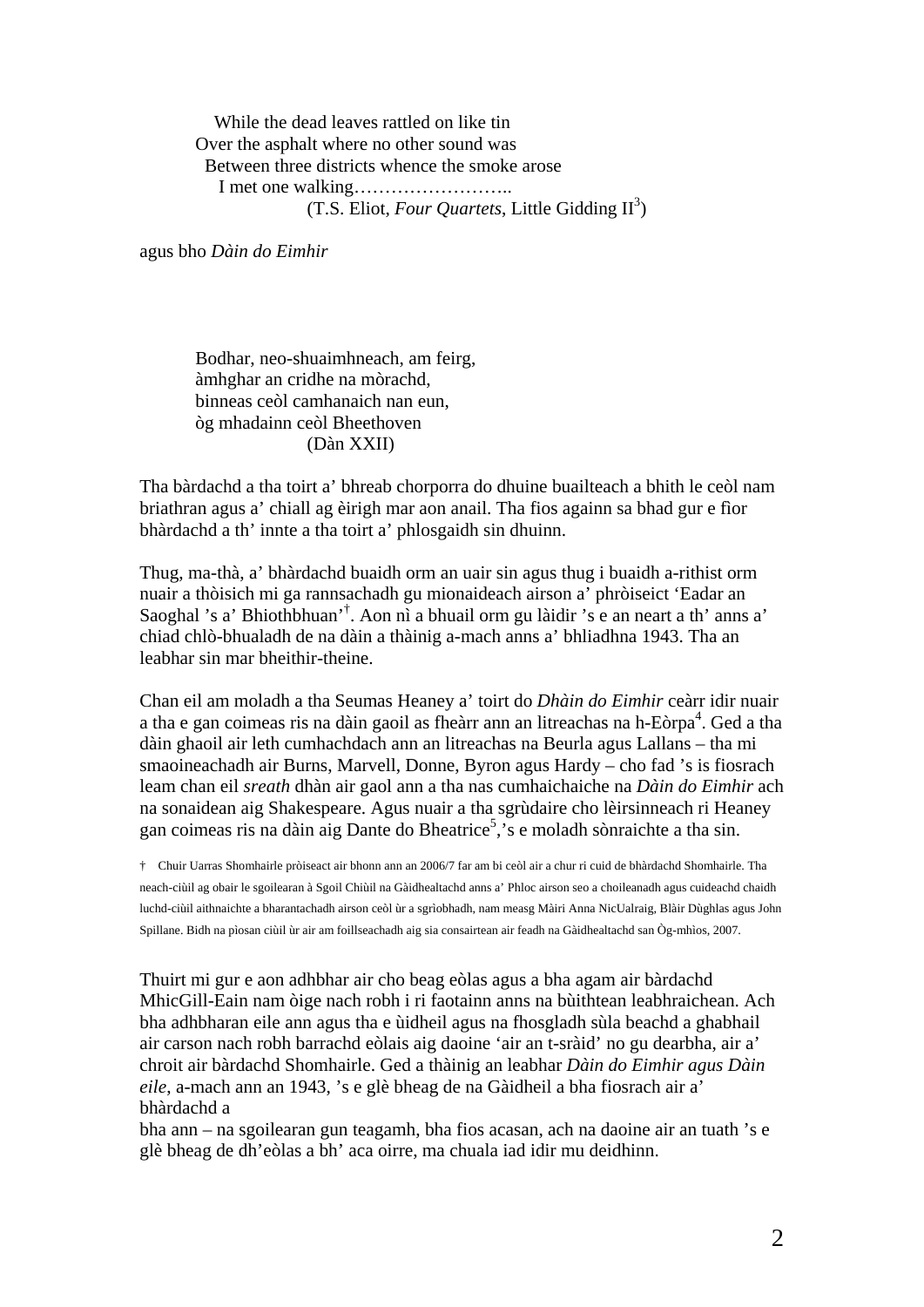Aon adhbhar cudromach air sin 's e cho ùr 's a bha an seòrsa bàrdachd seo do na Gàidheil. Tha gaol an cridhe aca air òrain, mar a bha aig MacGill-Eain fhèin<sup>6</sup>, ach mura gabh bàrdachd a seinn agus a cur ri fonn, airson cuid a Ghàidheil co-dhiù (agus tha seo gu ìre fìor fhathast) chan e bàrdachd cheart a th' innte. Gabhaidh sin a thuigsinn, oir ged a tha bàrdachd sgrìobhte agus bàrdachd litreachais de dh'iomadh seòrsa air a bhith cudromach do na Gàidheil tro na linntinn, 's ann tro sheinn agus aithris a tha mòran dhaoine a' faighinn eòlas air bàrdachd.

Anns an fhicheadamh ceud gu h-àraidh, thàinig sgaradh eadar bàrdachd nan òran agus bàrdachd na duilleige. Do na Gàidheil, agus iad a' tighinn barrachd is barrachd an lùib litreachas na Beurla, dh'fhàs an sgaradh sin nas cudromaiche. Ged a bha an sgaradh air a bhith ann fada ron fhicheadamh ceud, mar eisimpleir, anns na dealbhan-cluiche aig Shakespeare far a bheil iambic pentameter agus òrain taobh ri taobh, chì sinn modhan ùra a' tighinn a-steach, gu h-àraidh tron obair aig T. S. Elliot agus Ezra Pound. Tha saor-rannaigheachd a' gabhail thairis far an robh meadrachd ann am bàrdachd liriceach agus iomadh seòrsa saorsa eile cuideachd follaiseach – cuspair, faireachdainn, briathrachas agus eile.

Gun teagamh tha diofar sheòrsachan bàrdachd ann, dìreach mar a tha diofar sheòrsachan 'cruthan beatha' ('forms of life') no 'geamachan cànain' ann mar a mhìnich Wittgenstein na chuid feallsanachd<sup>7</sup>. Nuair a thig e gu ailtireachd cuideachd, gheibh sinn iomadh seòrsa àite-còmhnaidh – lùchairt, caisteal, flat, bungalo, taighcomhairle, bothan, ach cha chan duine nach e àite-còmhnaidh a th' anns gach fear. Tha daoine a' gabhail ri 'geamachan cànain' agus togalaichean mar nithean a tha feumail nam beatha dìreach mar a tha cuid de dhaoine a' gabhail ri ceòl no bàrdachd mar nithean a tha gan sàsachadh ann an dòigh air choreigin.

Tha a' bhàrdachd ann an *Dàin do Eimhir* na crìoch eadar dà shaoghal; na crìoch ach cuideachd na ceangal. Tha i na crìoch eadar seann saoghal nan Gàidheal, far an robh nithean a' dol air adhart anns an t-seann dòigh, far an robh robh cofhartachd ann an creideamh agus ann an gaol, agus saoghal na ficheadamh linn – saoghal an Nuadhachais far an robh ceist fa chomhair a h-uile càil a bha roimhe seasmhach, far an robh bochdainn agus cràdh nas follaisiche na bha iad riamh, agus far an robh Olc a' gleac ri Math, Co-mhaoineas agus bùirdeasachd an aghaidh creudan na làimhe deise mar faisisteachd agus saoghal nan Nàsach.

Tha an strì a tha seo agus co-fhaireachadh airson nam bochdan agus daoine a tha a' fulang follaiseach ann am bàrdachd MhicGill-Eain bho thùs gu èis:

 ach chunnaic mi bho àird a' Chuilithinn gathadh glòir is breòiteachd duilghe: chunnaic mi òradh lainnir grèine agus boglach dhubh na brèine:

and the contract of the contract of the contract of the contract of the contract of the contract of the contract of

(Dàin do Eimhir XXXIV)

Fàsaidh is bàrcaidh an ruaimleach 's i bàthadh ann an tuil mòr brèine na tha fialaidh, còir is dìreach,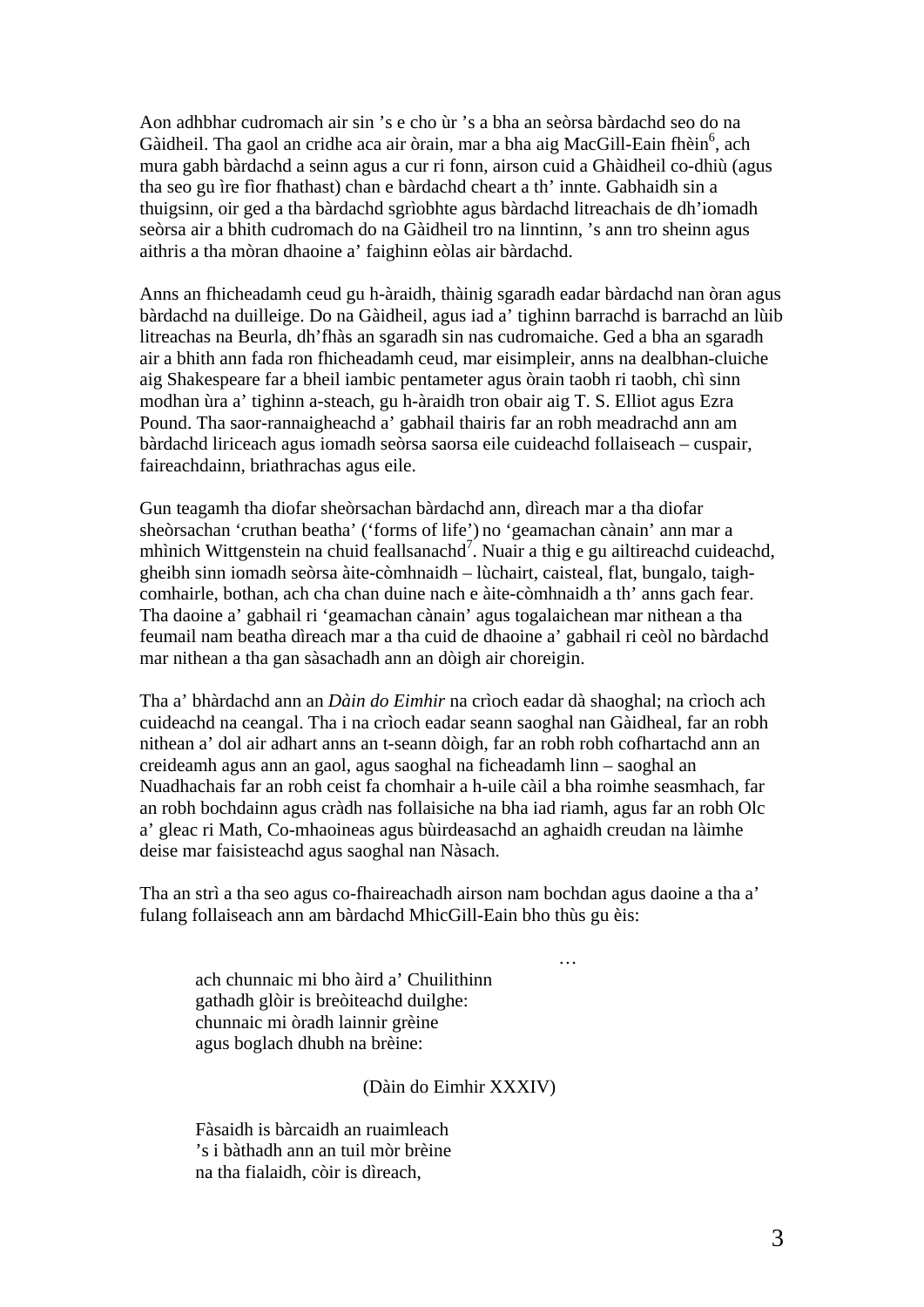critheanach gach uile thìre.

#### (An Cuilithionn, Earrann III)

 Cò a thomhaiseas an cràdh An ciùrradh a shracas an cridhe Ged nach robh ann ach a h-aon, Aon leanabh air nach fhacas Blàth iongantach na h-òige, Am blàth a dh'fhaodadh mairsinn Ioma bliadhna gun sheargadh, Ròsan a' fosgladh gu làn àilleachd.

### (A' Ghort Mhòr)

…

Chaidh an dàn, 'A' Ghort Mhòr', fhoillseachadh ann an 1991 nuair a bha Somhairle 80 bliadhna a dh'aois agus tha e follaiseach gu bheil an aon cho-fhaireachadh aige do dhaoine a tha a' fulang agus a bha aige nuair a sgrìobh e *Dàin do Eimhir*. Tha 'boglach dhubh na brèine', na samhla air a h-uile càil a tha ceàrr ann am beatha na daonnachd mar a tha An Cuilithionn na shamhla cumhachdach air sireadh a' chridhe airson ceartas agus foirbheachd. Saoilidh mi gur e sin a tha a' stiùireadh cridhe an dàin sin, 'An Cuilithionn', glaodh an duine iochdmhor an aghaidh ana-ceartas agus brùidealachd agus daorsa.

Ged a bha Somhairle an aghaidh Creud sam bith a bha

a' moladh an Taghaidh agus Ifrinn sìorraidh<sup>8</sup> dh'fhaodamaid a ràdh anns an t-seagh seo co-dhiù, sin gun robh co-fhaireachadh aige do dhaoine brùite an t-saoghail seo, gun robh e faisg air beachd an Fhir a thuirt 'Oir tha na bochdan agaibh a-ghnàth maille ribh

Thuirt mi gun robh a' bhàrdachd ann an *Dàin do Eimhir* na ceangal eadar dà shaoghal, cho math ri bhith na crìoch. Bha Somhairle air a bhogadh ann an dualchas agus ann an dùthchas nan Gàidheal.

Bha ùidh mhòr aige ann an òrain agus bàrdachd, ann am pìobaireachd agus iomain o bha e na ghille òg. Thug na h-òrain a bh' aig a sheanmhair air taobh a mhàthar buaidh mhòr air. Mar a tha e ag ràdh mun deidhinn: 'Most of the songs were that ineffable fusion of music and poetry in which the melodies seem to grow out of the words and be a simultaneous creation.'10 Thug am mothachadh a bha seo, gun robh ceòl cho cudromach do bhàrdachd agus gu dearbh nach gabhadh na dhà an sgaradh bho chèile, buaidh mhòr air a bhàrdachd, mar a chì sinn.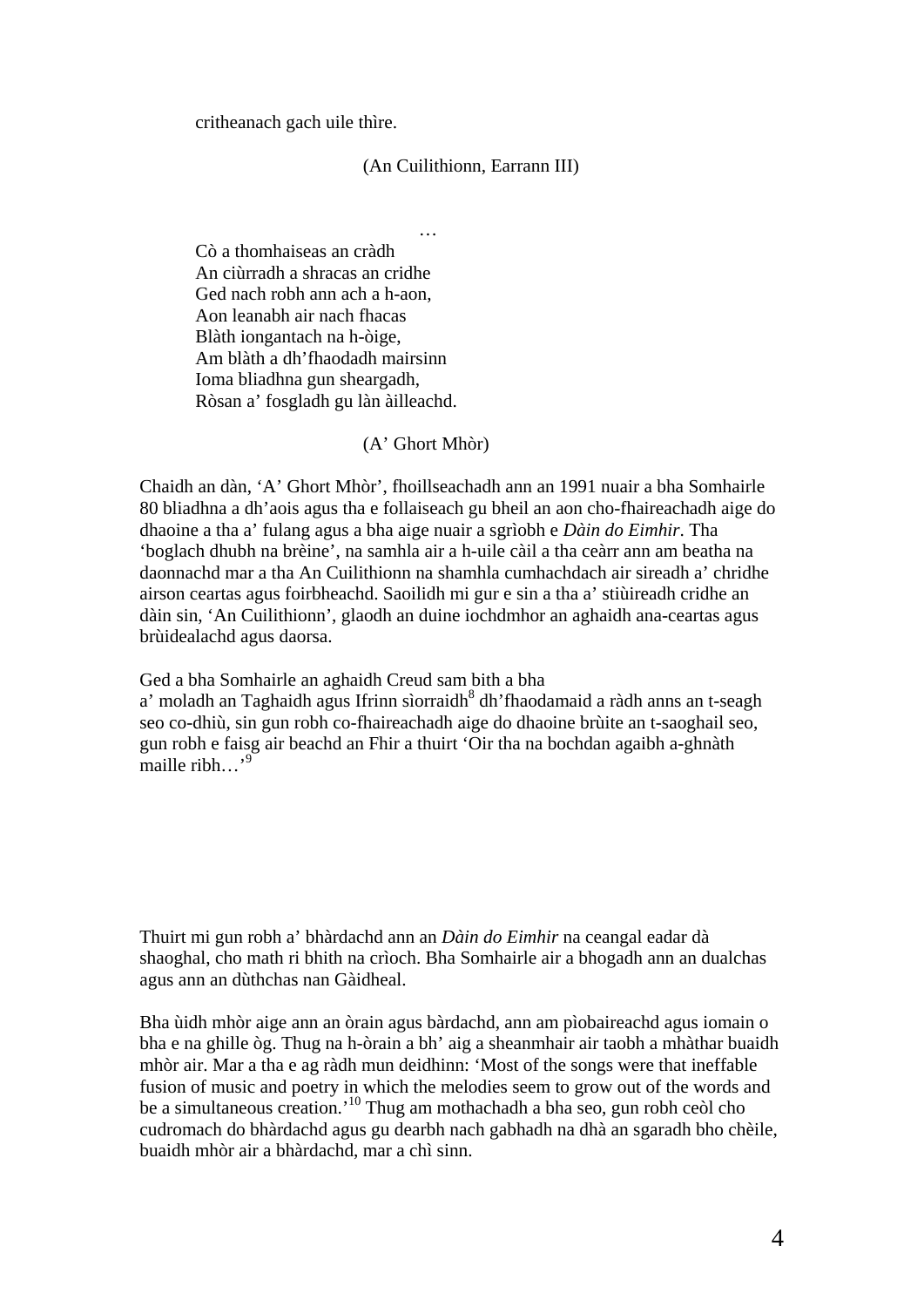Ach bha Somhairle cuideachd air a bhogadh ann an dualchas eile, dualchas na ficheadamh linn, mar a dh'innis e fhèin anns an Ro-ràdh airson *O Choille gu Bearradh*. Bha e air a bhogadh chan ann dìreach ann an litreachas sean agus ùr na Beurla ach cuideachd anns na feallsanachdan ùra a bha a' toirt leithid de bhuaidh air smaointean dhaoine aig an àm, leithid Comannachas agus creudan na làimhe deise. Bha e furasta do MhacGill-Eain taghadh a dhèanamh eadar na creudan sin. Cha robh ach aon roghainn ann do dhuine le ciall agus tùr.

'S e mìorbhail a rinn MacGill-Eain nuair a chruthaich e *Dàin do Eimhir*. Tha e a' toirt an dà dhualchas san robh e bogte còmhla ann an dòigh a tha gu tur iongantach. Chan eil, agus tha teagamh agam nach bi, sreath de dhàin ghaoil ann an litreachas na Gàidhlig a thig an uisge-stiùrach nan dàn seo. Gabhaidh am buaidh a choimeas ris a' bhuaidh a bh' aig Lyrical Ballads (1798) air litreachas na Beurla. (Ged nach e bàrd Romansach idir a bh' ann am MacGill-Eain.) Chan eil sàmhla eadar a' bhàrdachd aig Crabbe agus Cowper no eadhon Blake ris an stuth ùr-nodha a thàinig sa bhliadhna sin bho Wordsworth agus Coleridge. Chuir Wordsworth roimhe gum biodh am briathrachas a chleachadh e stèidhichte air briathran nàdarrach an t-sluaigh. Mar a tha e fhèin ga chur: 'to relate or choose incidents and situations from common life, and to relate or describe them... in a selection of language really used by men.<sup>'11</sup> Eisimpleir math dhe sin 's e an dàn 'We are Seven':

 'Sisters and brothers, little Maid, How many may you be?' 'How many? Seven in all,' she said, And wondering looked at me. $^{12}$ 

Nise, ged nach eil briathrachas MhicGill-Eain sìmplidh anns an t-seagh anns a bheil briathrachas Wordsworth sìmplidh, tha e, gu ìre co-dhiù, ag èirigh a-mach à labhairt nàdarrach an t-sluaigh, ach cuideachd tha sin air a mheasgachadh le guth eile. Dè tha cho nàdarrach ri:

 Choisich mi cuide ri mo thuigse a-muigh ri taobh a' chuain: bha sinn còmhla ach bha ise a' fuireach tiotan bhuam. (Dàin do Eimhir XXII)

Ach dè mu dheidhinn seo?:

 An cuirear gu cuimir suas anns a' chochur cluaineas saoghail, ànradh an duine mhòir 's an truaigh agus ciùin luathghair t' aodainn? (Dàin do Eimhir, XXIII)

'S e àrd-bhriathrachas a tha seo. Tha MacGill-Eain ann an cuideachd nam bàrd. Tha am facal 'cluaineas' a' toirt nar cuimhne na briathran aig Uileam Ros,

 'Cluain an domhain, truagh an dàil, Gur cobhartaich don bhàs gach feòil.'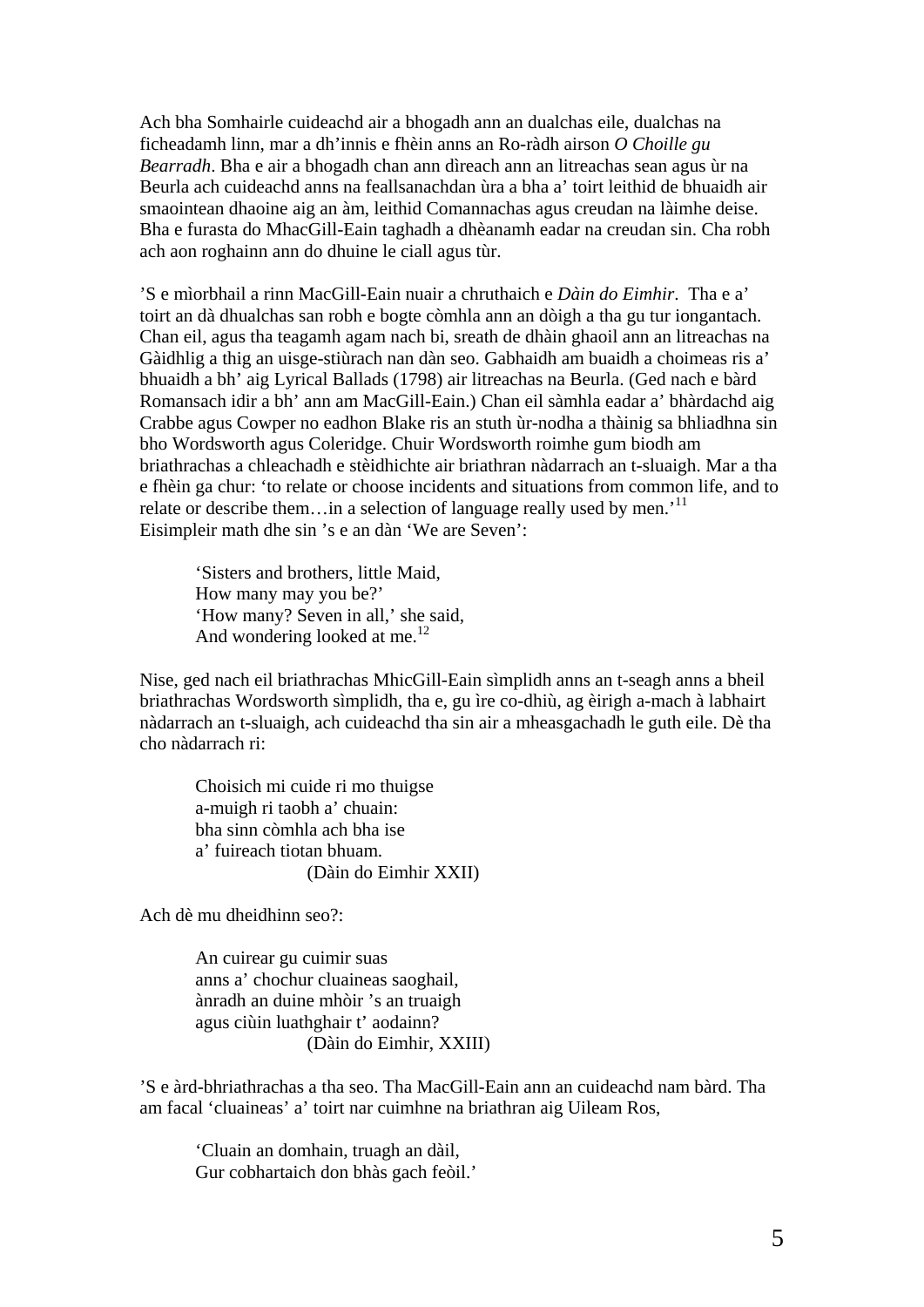(ann an 'Còmhradh Eadar am Bàrd agus Blàthbheinn' ach cuideachd anns 'An Suaithneas Bàn')

agus an Rosach math dh'fhaodte a' togail nam facal bho bheul-aithris. A-rèir Iain MhicAonghais, tha am facal 'cochur'<sup>13</sup> stèidhichte ann an diadhachd agus searmonachadh nan eaglaisean Clèireach ach tha MacGill-Eain a' cur car beag ann an ciall an fhacail, ach chan eil a' chiall a tha e a' toirt dha san eadar-theangachadh a rinn e, 'synthesis', cho fada sin bho na ciallan eile a th' aig an fhacal: 'application, composition, arrangement, allocation, setting in order' (Dwelly).

Chan e rud dona a th' anns an àrd-bhriathrachas seo, a dh'aindeoin 's na thuirt Wordsworth: 's ann a tha an leudachadh briathrachais seo ag ùrachadh agus a' neartachadh a' chànain, mar a tha MacAonghais ag ràdh, 'Wherever such extensions of meaning may have their source, they are to be regarded as an enrichment of the language.'14 Tha seo gu h-àraidh fìor a chionn 's nach eil MacGill-Eain anns a' mhòrchuid den bhàrdachd aige uair sam bith ro fhada bho chainnt an t-sluaigh.

Chì sinn am measgachadh seo, de dh'àrd-bhriathrachas agus cainnt an t-sluaigh ann an *Dàin do Eimhir* IV. Tha an dàn seo na shàr eisimpleir air na feartan ùra agus na buadhan sònraichte leis an do bhris bàrdachd MhicGill-Eain air an t-saoghal ann an 1943.

 A nighean a' chùil bhuidhe, throm-bhuidh, òr-bhuidh, fonn do bheòil-sa 's gaoir na h-Eòrpa, a nighean chasarlach aighearach bhòidheach, cha bhiodh masladh ar latha-ne searbh 'nad phòig-sa.

An tugadh t' fhonn no t' àilleachd ghlòrmhor bhuamsa gràinealachd mharbh nan dòigh seo, a' bhrùid 's am meàirleach air ceann na h-Eòrpa 's do bhial-sa uaill-dhearg san t-seann òran?

………………………………………………….

 Dè gach cuach ded chual òr-bhuidh ris gach bochdainn, àmhghar 's dòrainn a thig 's a thàinig air sluagh na h-Eòrpa bho Long nan Daoine gu daors' a' mhòr-shluaigh?

Tha ceangal aig a' bhàrdachd seo ris na seann òrain. Chithear seo ann an iomadh dòigh: mar eisimpleir, mar a tha ruith de bhuadhairean air an cleachdadh anns a' chiad loidhne agus an àiteachan eile; anns a' bhriathrachas mar 'casarlach' (curly locked) agus 'cuach' (lock, plait) agus 'cual' (gu samhlachail airson 'full head of hair') – faclan nach eil cumanta ann an cainnt làitheil; aicill eadar 'òr-bhuidh' agus 'bheòilsa'; comhardadh aig deireadh gach loidhne agus iomadh eisimpleir de uaithne air feadh an dàin, ach chan ann ann an àiteachan far am biodh dùil ris. Mar eisimpleir, tha uaithne ann eadar 'throm-bhuidh' (loidhne 1) agus 'fonn' (loidhne 2) agus eadar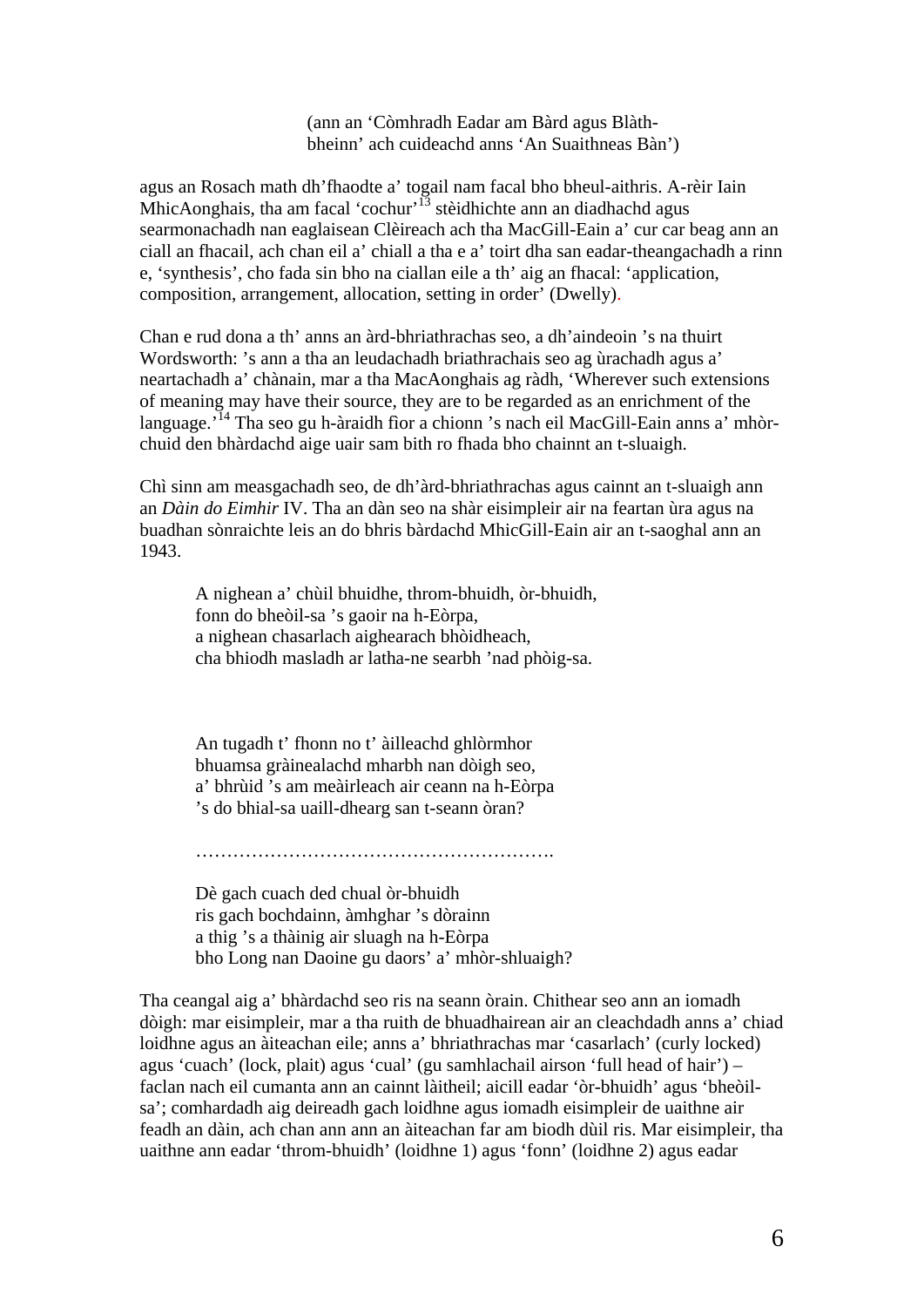'gràinealachd' (loidhne 6) agus 'meàirleach' (loidhne 7). Tha a' bhàrdachd seo ceòlmhor, ach tha i ceòlmhor ann an dòigh a tha sean agus ùr.

Ach dh'fhaodadh gur e an rud as ùire mu dheidhinn na bàrdachd seo an ruitheam. An rud a tha cudromach 's e gu bheil na ruitheaman stèidhichte air briathrachas labhairteach (colloquial diction) agus seo ag obrachadh ri aghaidh meadrachd riaghailteach le ceithir buillean anns gach loidhne. Anns an dàn seo tha e soilleir gu bheil am bard a' bruidhinn ri a leannan. Tha na ruitheaman nàdarrach, dìreach mar gum biodh cuideigin a' bruidhinn, ach aig an aon àm tha àrd-bhriathrachas air a mheasgachadh leis na ruitheaman sin. Sin aon de na buadhan a tha dèanamh na bàrdachd seo tur ùr. Chì sinn seo gu soilleir anns na briathran:

 An tugadh corp geal is clàr grèine bhuamsa cealgaireachd dhubh na brèine nimh bhùirdeasach is puinnsean crèide is dìblidheachd ar n-Albann èitigh?

Tha seo a' measgachadh ruitheaman labhairteach le àrd-bhriathrachas ann an dòigh a tha gu tur ùr ann am bàrdachd Ghàidhlig. Ach cuideachd tha rud eile ann, agus tha seo cudromach cuideachd: tha ceangal ga dhèanamh eadar na Gàidheil is Alba agus an Roinn Eòrpa. Chaidh MacGill-Eain a thilgeil, a dheòin na dh'aindeoin, ann am maelstrom na h-Eòrpa aig an àm, an dà chuid eachdraidh agus feallsanachd, agus tha seo a' toirt farsaingeachd do *Dhàin do Eimhir* nach robh aig bàrdachd Ghàidhlig riamh roimhe.

Nì a chì sinn san dàn seo cuideachd, agus ann an *Dàin do Eimhir* air fad, 's e an Nuadhachas a tha air a riochdachadh le bhith a' cur nithean tur eadar-dhealaichte bus ri bus agus aghaidh ri aghaidh. Tha Teagamh aig cridhe Nuadhachais, agus tha a bhith a' cur nithean mu choinneamh a chèile aig cridhe na bàrdachd ag gabhail ris gu bheil na teagamhan sin ann ann an cridheachan dhaoine.

Ann an dàn IV chì sinn 'corp geal' ri aghaidh 'cealgaireachd dhubh na brèine'; 'bòidhchead is ceòl suaimhneach' ri aghaidh 'breòiteachd an adhbhair bhuain seo'; agus 'pòg do bheòil uaibhrich' ri aghaidh 'braon den fhuil luachmhoir'. Agus anns na Dàin air fad chì sinn na nithean seo aghaidh ri aghaidh: gaol do bhoireannach ri dìlseachd do chreud poilitigeach; aodann a' ghaoil ris na reultan fuara; slànachd ri briseadh; tìm agus buaidhean thìm ri sìorraidheachd agus na mhaireas; gaisge agus gnìomhan gaisgeil ris 'an t-slighe chrìon'; gaol a' fàilneachadh ri gaol maireannach ann am bàrdachd; an dualchas Gàidhealach ri dualchas Eòrpach. Chan eil an sin ach beagan de na cuspairean a tha aghaidh ri aghaidh ann an Dàin do Eimhir.

Tha e a' ciallachadh gu bheil na Dàin seo a' glacadh a' mhì-chinnt, am pian, an sireadh, an t-iarraidh airson nì seasmhach a tha aig cridhe Nuadhachais.

2007-01-11